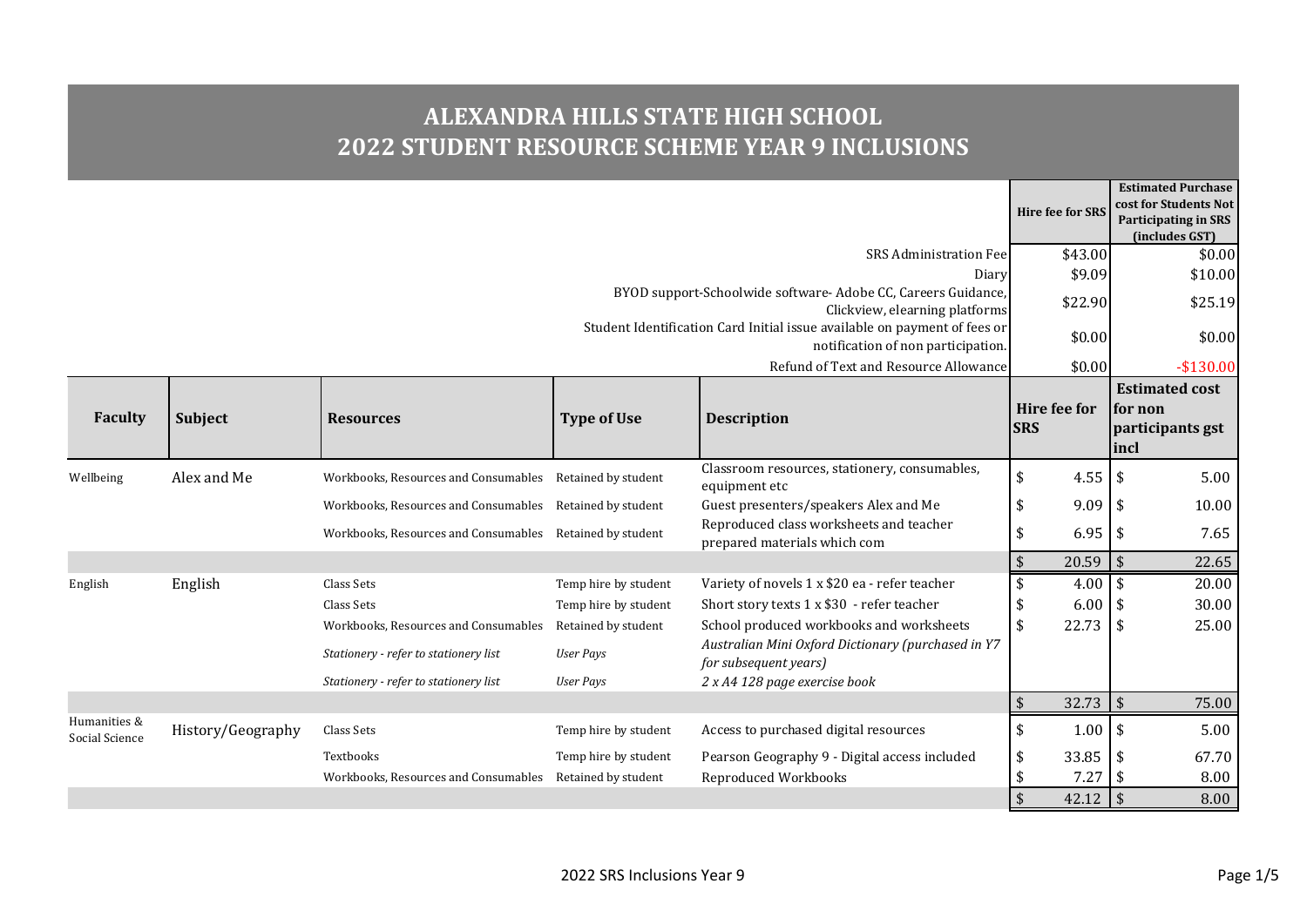| <b>Faculty</b>                 | Subject                          | <b>Resources</b>                                         | <b>Type of Use</b>   | <b>Description</b>                                                                                             | Hire fee for<br><b>SRS</b>       | <b>Estimated cost</b><br>for non<br>participants gst<br> incl |
|--------------------------------|----------------------------------|----------------------------------------------------------|----------------------|----------------------------------------------------------------------------------------------------------------|----------------------------------|---------------------------------------------------------------|
| Humanities &<br>Social Science | Civics and                       | Class Sets                                               | Temp hire by student | Access to purchased digital resources                                                                          | $\sqrt{2}$<br>1.00               | 5.00<br>-\$                                                   |
|                                | Citizenships                     | Textbooks                                                | Temp hire by student | Text tba cost approx based on HASS                                                                             | 33.85<br>\$                      | 67.70<br>\$                                                   |
|                                |                                  | Workbooks, Resources and Consumables Retained by student |                      | <b>Reproduced Workbooks</b>                                                                                    | 7.27<br>\$                       | \$<br>8.00                                                    |
|                                |                                  |                                                          |                      |                                                                                                                | $\sqrt{5}$<br>42.12              | $\sqrt{2}$<br>80.70                                           |
| Health & Physical<br>Education | Health & Physical<br>Education   | Workbooks, Resources and Consumables Retained by student |                      | One workbook per term                                                                                          | \$<br>10.91                      | $\sqrt{2}$<br>12.00                                           |
|                                |                                  | Stationery - refer to stationery list                    | <b>User Pays</b>     | 1 x A4 96 page exercise book                                                                                   |                                  |                                                               |
|                                |                                  |                                                          |                      |                                                                                                                | $\sqrt{2}$<br>10.91              | $\sqrt{2}$<br>12.00                                           |
| Mathematics                    | Mathematics                      | Class Sets                                               | Temp hire by student | Learning aids eg stationery items, dice, cards,<br>spinners and other resources for constructivist<br>learning | \$<br>6.00                       | $\sqrt[6]{3}$<br>30.00                                        |
|                                |                                  | Workbooks, Resources and Consumables                     | Temp hire by student | Jacaranda Maths Quest 9                                                                                        | $\sqrt{2}$<br>34.98              | \$<br>69.95                                                   |
|                                |                                  | Stationery - refer to stationery list                    | <b>User Pays</b>     | Scientific calculator FX-82AU Plus (Sharp<br>Calculators are not acceptable)                                   |                                  |                                                               |
|                                |                                  | Stationery - refer to stationery list                    | <b>User Pays</b>     | Protractor 180 degree                                                                                          |                                  |                                                               |
|                                |                                  | Stationery - refer to stationery list                    | <b>User Pays</b>     | 4 x A4 128 page exercise book                                                                                  |                                  |                                                               |
|                                |                                  |                                                          |                      |                                                                                                                | 40.98<br>$\sqrt[6]{}$            | $\sqrt{5}$<br>99.95                                           |
| Sciences                       | Science                          | Textbooks                                                | Temp hire by student | STILE APP (online website which students can<br>only access with the designated code)                          | $\sqrt{2}$<br>10.00              | \$<br>20.00                                                   |
|                                |                                  | Textbooks                                                | Temp hire by student | Oxford Big Ideas 9                                                                                             | \$<br>40.48                      | \$<br>80.95                                                   |
|                                |                                  | Stationery - refer to stationery list                    | <b>User Pays</b>     | 2 x A4 128 page exercise book                                                                                  |                                  |                                                               |
|                                |                                  | Stationery - refer to stationery list                    | <b>User Pays</b>     | 1 compass                                                                                                      |                                  |                                                               |
|                                |                                  |                                                          |                      |                                                                                                                | $\sqrt{2}$<br>50.48              | $\vert$ \$<br>100.95                                          |
| Humanities &<br>Social Science | Economics and<br><b>Business</b> | Class Sets                                               | Temp hire by student | Logo Board Game                                                                                                | $\sqrt[6]{3}$<br>6.00            | $\sqrt{2}$<br>30.00                                           |
|                                |                                  | Textbooks                                                | Temp hire by student | Commerce.dot.com includes licence                                                                              | 42.50<br>\$                      | 85.00<br>\$                                                   |
|                                |                                  | Workbooks, Resources and Consumables                     | Retained by student  | Cardboard                                                                                                      | $\sqrt{2}$<br>0.91               | \$<br>1.00                                                    |
|                                |                                  | Stationery - refer to stationery list                    | <b>User Pays</b>     | 2 X A4 Lecture Pad - 70 leaf (one per semester)                                                                |                                  |                                                               |
|                                |                                  | Stationery - refer to stationery list                    | <b>User Pays</b>     | 1 x 8GB memory stick                                                                                           |                                  |                                                               |
|                                |                                  |                                                          |                      |                                                                                                                | $\mathbf{\hat{S}}$<br>$49.41$ \$ | 116.00                                                        |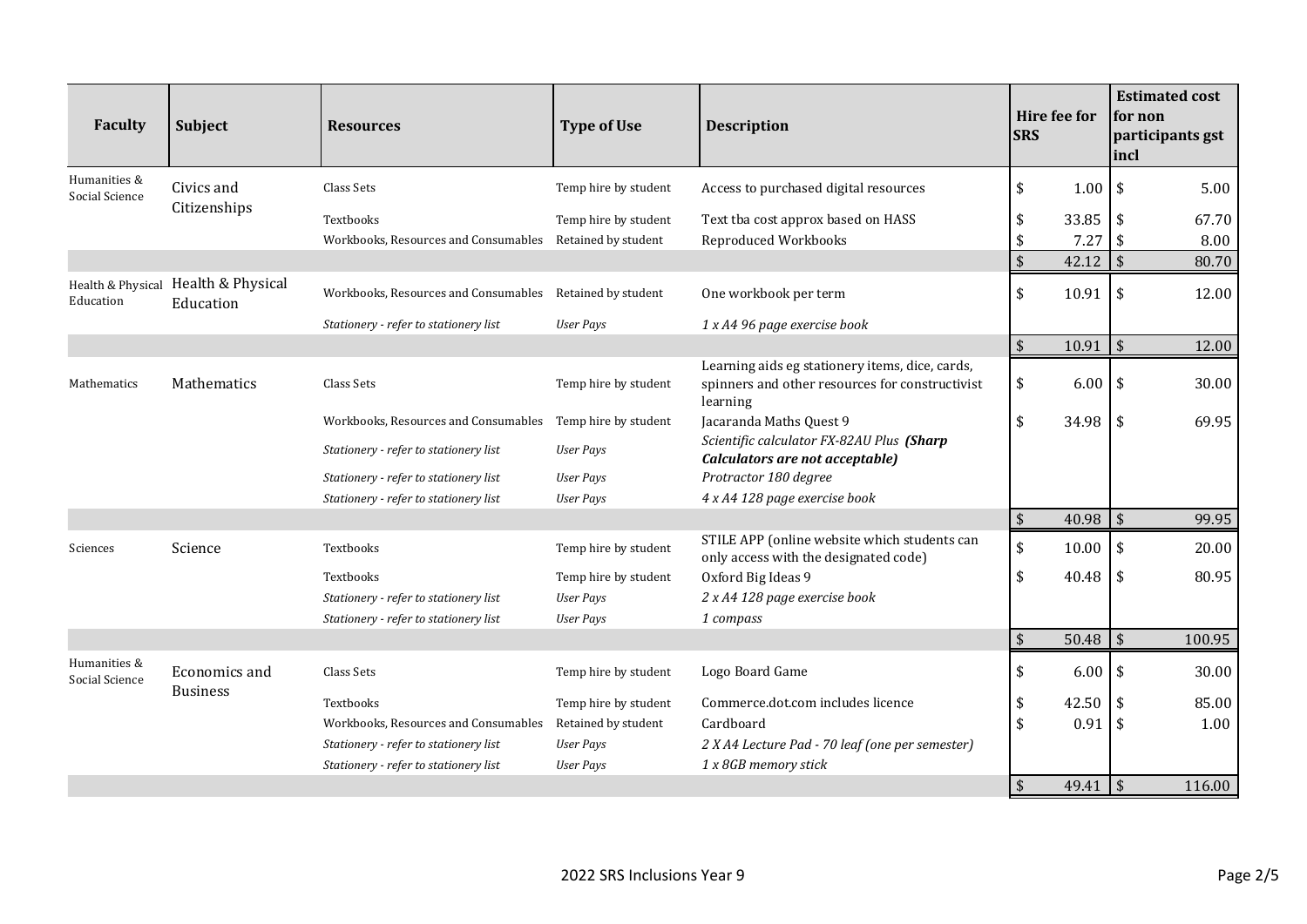| <b>Faculty</b> | <b>Subject</b> | <b>Resources</b>                      | <b>Type of Use</b>   | <b>Description</b>                                                                                | Hire fee for<br><b>SRS</b>             | <b>Estimated cost</b><br>for non<br>participants gst<br>incl |
|----------------|----------------|---------------------------------------|----------------------|---------------------------------------------------------------------------------------------------|----------------------------------------|--------------------------------------------------------------|
| Languages      | German         | Class Sets                            | Temp hire by student | <b>Collins German Concise Dictionary</b>                                                          | 8.00<br>\$                             | \$<br>40.00                                                  |
|                |                | Textbooks                             | Temp hire by student | Zoom Deutsch 2 Textbook                                                                           | 18.78<br>\$                            | \$<br>37.55                                                  |
|                |                | Workbooks, Resources and Consumables  | Retained by student  | Stationery and consumables                                                                        | \$<br>4.55                             | \$<br>5.00                                                   |
|                |                | Workbooks, Resources and Consumables  | Retained by student  | Topic based workbooks (Teacher provided)                                                          | 27.27<br>\$                            | \$<br>30.00                                                  |
|                |                | Stationery - refer to stationery list | <b>User Pays</b>     | Zoom 2 Workbook Foundation                                                                        |                                        |                                                              |
|                |                | Stationery - refer to stationery list | <b>User Pays</b>     | 2 x A4 128 page exercise book                                                                     |                                        |                                                              |
|                |                | Stationery - refer to stationery list | <b>User Pays</b>     | Document wallet - plastic type only                                                               |                                        |                                                              |
|                |                | Stationery - refer to stationery list | <b>User Pays</b>     | 1 plastic document wallet                                                                         |                                        |                                                              |
|                |                |                                       |                      |                                                                                                   | \$<br>58.59                            | $\sqrt{5}$<br>112.55                                         |
| Languages      | Italian        | Textbooks                             | Temp hire by student | Formula Italiano Due                                                                              | \$<br>17.50                            | $\frac{1}{2}$<br>35.00                                       |
|                |                | Workbooks issued to students          | Retained by student  | Topic based workbooks (Teacher provided)                                                          | \$<br>20.00                            | \$<br>22.00                                                  |
|                |                | Workbooks, Resources and Consumables  | Retained by student  | Stationery and consumables provided by teacher                                                    | 4.55<br>\$                             | \$<br>5.00                                                   |
|                |                | Stationery - refer to stationery list | <b>User Pays</b>     | 2 x Exercise book A4 128 page                                                                     |                                        |                                                              |
|                |                | Stationery - refer to stationery list | <b>User Pays</b>     | 1 Formula Italiano Activity Book 2 (Pearson)                                                      |                                        |                                                              |
|                |                | Stationery - refer to stationery list | <b>User Pays</b>     | Collins Italian Dictionary - not available at<br>Stationery shop - try good retail bookstore      |                                        |                                                              |
|                |                |                                       |                      |                                                                                                   | $42.05$ \$<br>\$                       | 62.00                                                        |
| Languages      | Japanese       | Class Sets                            | Temp hire by student | Oxford Beginners Japanese Dictionary                                                              | \$<br>$3.40 \,$ \$                     | 17.00                                                        |
|                |                | Class Sets                            | Temp hire by student | iiTomo 2                                                                                          | 11.59<br>\$                            | 57.95<br>\$                                                  |
|                |                | Workbooks, Resources and Consumables  | Retained by student  | Reproduced class workbooks and worksheets and<br>teacher prepared matter                          | \$<br>18.18                            | \$<br>20.00                                                  |
|                |                | Stationery - refer to stationery list | <b>User Pays</b>     | 2 x A4 128 page exercise book                                                                     |                                        |                                                              |
|                |                | Stationery - refer to stationery list | <b>User Pays</b>     | 1 plastic document wallet                                                                         |                                        |                                                              |
|                |                |                                       |                      |                                                                                                   | $\sqrt{2}$<br>$33.17$ \$               | 94.95                                                        |
| Technologies   | Food and Fibre | Class Sets                            | Temp hire by student | Food solutions Unit1 and 2 with access codes                                                      | \$<br>15.79                            | \$<br>78.95                                                  |
|                | Production     | Workbooks, Resources and Consumables  | Retained by student  | Fabric, craft, notion, fabric paint, workbook                                                     | 44.30<br>\$                            | \$<br>48.73                                                  |
|                |                | Workbooks, Resources and Consumables  | Retained by student  | Ingredients, take home containers, workbooks,<br>aprons                                           | \$<br>110.91                           | \$<br>122.00                                                 |
|                |                | Stationery - refer to stationery list | <b>User Pays</b>     | 1 exercise book, glue stick, blue pen, red, pen,<br>higlighter, pencil, sharpener, rubber, ruler. |                                        |                                                              |
|                |                |                                       |                      |                                                                                                   | $171.00$ \$<br>$\overline{\mathbf{S}}$ | 249.68                                                       |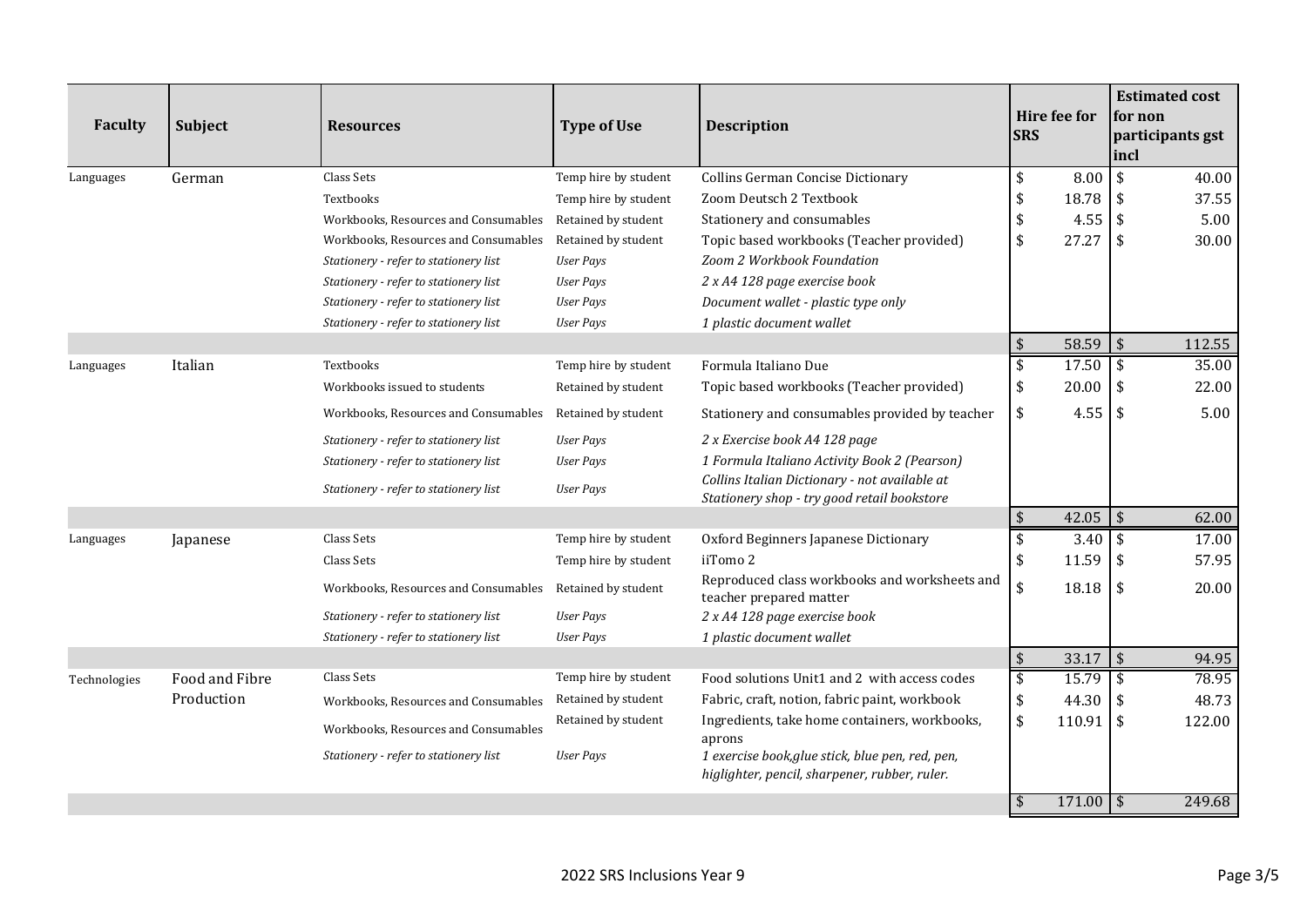| Faculty      | <b>Subject</b>     | <b>Resources</b>                                         | <b>Type of Use</b>   | <b>Description</b>                                                                       | <b>Hire fee for</b><br><b>SRS</b> | <b>Estimated cost</b><br>for non<br>participants gst<br> incl |
|--------------|--------------------|----------------------------------------------------------|----------------------|------------------------------------------------------------------------------------------|-----------------------------------|---------------------------------------------------------------|
| Technologies | Design and         | Stationery - refer to stationery list                    | <b>User Pays</b>     | 4 x HB pencils                                                                           |                                   |                                                               |
|              | Technologies       | Stationery - refer to stationery list                    | <b>User Pays</b>     | 1 sharpener                                                                              |                                   |                                                               |
|              |                    | Stationery - refer to stationery list                    | <b>User Pays</b>     | 1 x safety glasses                                                                       |                                   |                                                               |
|              |                    | Stationery - refer to stationery list                    | <b>User Pays</b>     | 1 x ear phones (not sold at stationery shop)                                             |                                   |                                                               |
|              |                    | Stationery - refer to stationery list                    | <b>User Pays</b>     | 1 x 8GB memory stick                                                                     |                                   |                                                               |
|              |                    | Stationery - refer to stationery list                    | <b>User Pays</b>     | 1 Eraser - large                                                                         |                                   |                                                               |
|              |                    |                                                          |                      |                                                                                          |                                   | $\frac{1}{2}$                                                 |
| Technologies | Materials and      | Textbooks                                                | Temp hire by student | Junior Workshop A&B                                                                      | 13.00<br>-\$                      | 26.00<br>\$                                                   |
|              | Technologies       | Stationery - refer to stationery list                    | <b>User Pays</b>     | 4 x HB pencils                                                                           |                                   |                                                               |
|              | Specialisations    | Stationery - refer to stationery list                    | User Pays            | 1 Sharpener                                                                              |                                   |                                                               |
|              |                    | Stationery - refer to stationery list                    | <b>User Pays</b>     | 1 x Safety glasses                                                                       |                                   |                                                               |
|              |                    | Stationery - refer to stationery list                    | <b>User Pays</b>     | 1 x Ear phones (not sold at stationery shop)                                             |                                   |                                                               |
|              |                    | Stationery - refer to stationery list                    | <b>User Pays</b>     | 1 x 8GB Memory stick                                                                     |                                   |                                                               |
|              |                    | Stationery - refer to stationery list                    | <b>User Pays</b>     | 1 Eraser - large                                                                         |                                   |                                                               |
|              |                    |                                                          |                      |                                                                                          | $\sqrt{5}$<br>13.00               | $\sqrt{5}$<br>26.00                                           |
| Technologies | Digital Technology | Stationery - refer to stationery list                    | User Pays            | Ear phones (not sold at stationery shop)                                                 |                                   |                                                               |
|              |                    | Stationery - refer to stationery list                    | <b>User Pays</b>     | 32GB USB memory stick                                                                    |                                   |                                                               |
|              |                    |                                                          |                      |                                                                                          | $\sqrt{2}$                        | $\boldsymbol{\$}$<br>$\overline{\phantom{a}}$                 |
| The Arts     | Dance              | Workbooks, Resources and Consumables Retained by student |                      | Printed and reproduced reference material to<br>complement and/or substitute text books. | \$<br>20.00                       | \$<br>40.00                                                   |
|              |                    | Class Sets                                               | Temp hire by student | In class dance materials: Key Costume, shoes and<br>set pieces for performance           | $\sqrt{2}$<br>19.00               | \$<br>95.00                                                   |
|              |                    | Mandatory                                                | User Pays            | long black leggings or pants / black fitted t-shirt -<br>Performance Assessment Attire   |                                   |                                                               |
|              |                    | Stationery - refer to stationery list                    | <b>User Pays</b>     | 1 x 8GB USB                                                                              |                                   |                                                               |
|              |                    | Stationery - refer to stationery list                    | <b>User Pays</b>     | 1 x A4 96 page exercise book                                                             |                                   |                                                               |
|              |                    |                                                          |                      |                                                                                          | $\sqrt{2}$<br>39.00               | $\sqrt{5}$<br>135.00                                          |